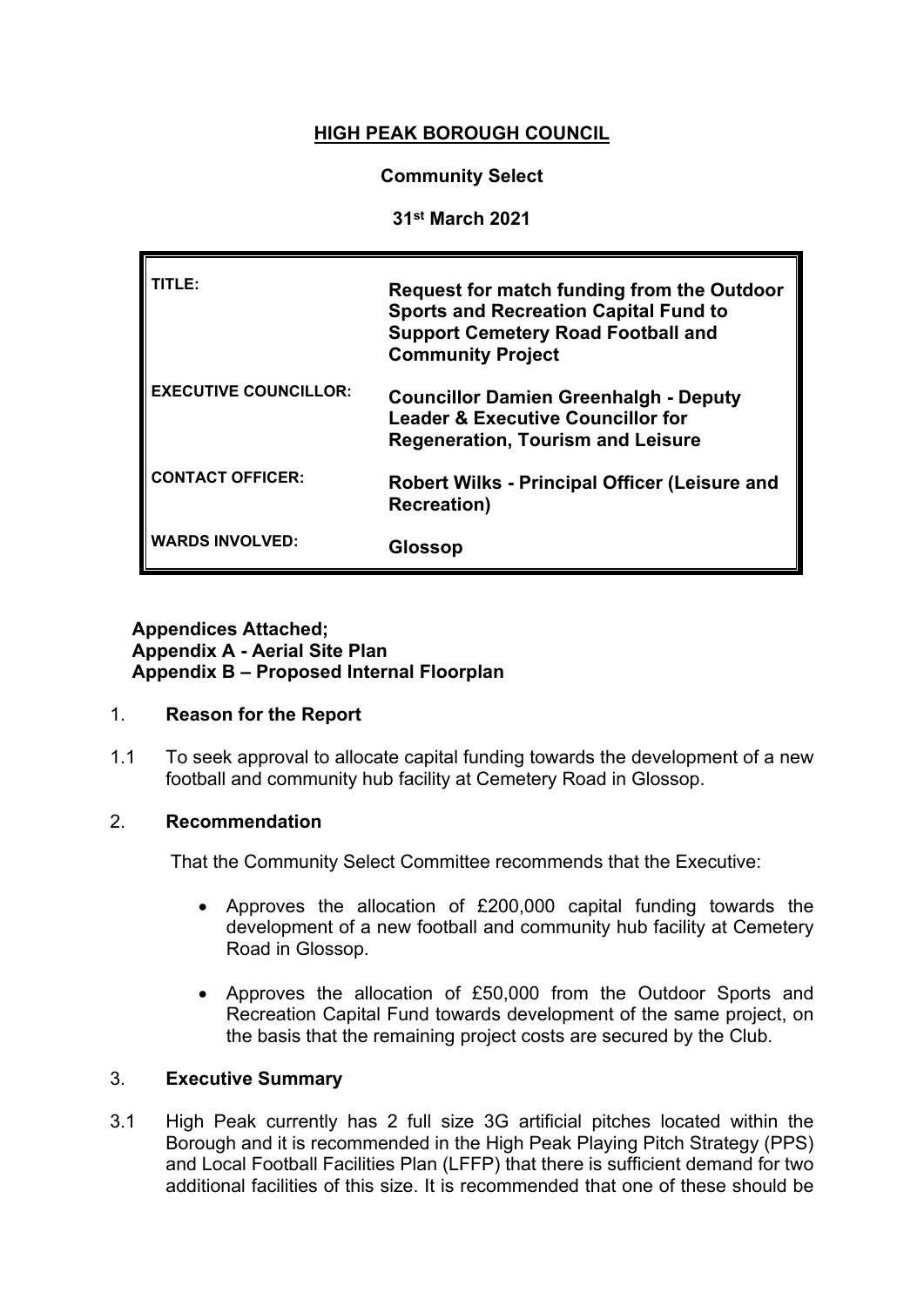located in Glossop due to the large quantity of teams in this area of the Borough and that the other is recommended to be located in the central area.

- 3.2 Established in 1990, Glossop North End Community Club has worked tirelessly to develop themselves into one of Derbyshire's largest and most well respected community football clubs. They provide opportunities for more than 530 children, across 38 teams including a girls wildcats centre, futsal teams, and a weekend soccer school. The club operates using more than 65 volunteer coaches and in recognition of this outstanding work, the club has won countless local and national awards.
- 3.3 The club is based at Cemetery Road in Glossop which they lease from Derbyshire County Council (DCC). As the club has grown, they now find it extremely challenging to secure sufficient playing and training time locally to cater for all their teams. In addition, the facilities at the site are in extremely poor condition and require a significant upgrade. Their small pavilion building does not meet current standards, access to the site is deemed to be dangerous, car parking provision is limited and the grass pitches are susceptible to significant waterlogging which results in many matches being postponed on a regular basis, especially during the winter period.
- 3.4 Following years of initial development work by the club, a partnership board was formed approximately two years ago to help accelerate progress and bring forward a feasible project. The club, supported by High Peak Borough Council, Derbyshire County Football Association, and the Football Foundation progressed the project sufficiently which led to consultants LK2 being commissioned to provide specialist support, including developing site and building designs, cost analysis, and appropriate business plans. LK2 were also responsible for the submission of a planning application for the project (HPK/2019/0273) which was approved on 5<sup>th</sup> November 2019. A revision to this application is currently being considered (HPK/2020/0531)
- 3.5 Plans for the proposed new facility will transform the club and significantly enhance the facilities which will be available for the wider community and are summarised in the attached plans (Appendix A and B) and include:
	- A state of the art, full size 3G all weather playing pitch with floodlighting which will be open for community use throughout the week and at weekends.
	- Two refurbished natural grass pitches with enhanced drainage and maintenance programmes.
	- A rebuilt community building to modern, Football Association standards to include, changing facilities, kitchen, social space, disabled facilities and access.
	- Additional and improved car parking facilities.
	- Relocated and safer site access.
- 3.6 A full tender exercise has recently been completed using a framework provided via the Football Foundation. Build costs have been confirmed at £1.7M excluding VAT. At a DCC Cabinet meeting on 11th March 2021, approval was given to support the project as joint applicants and as a result, it is anticipated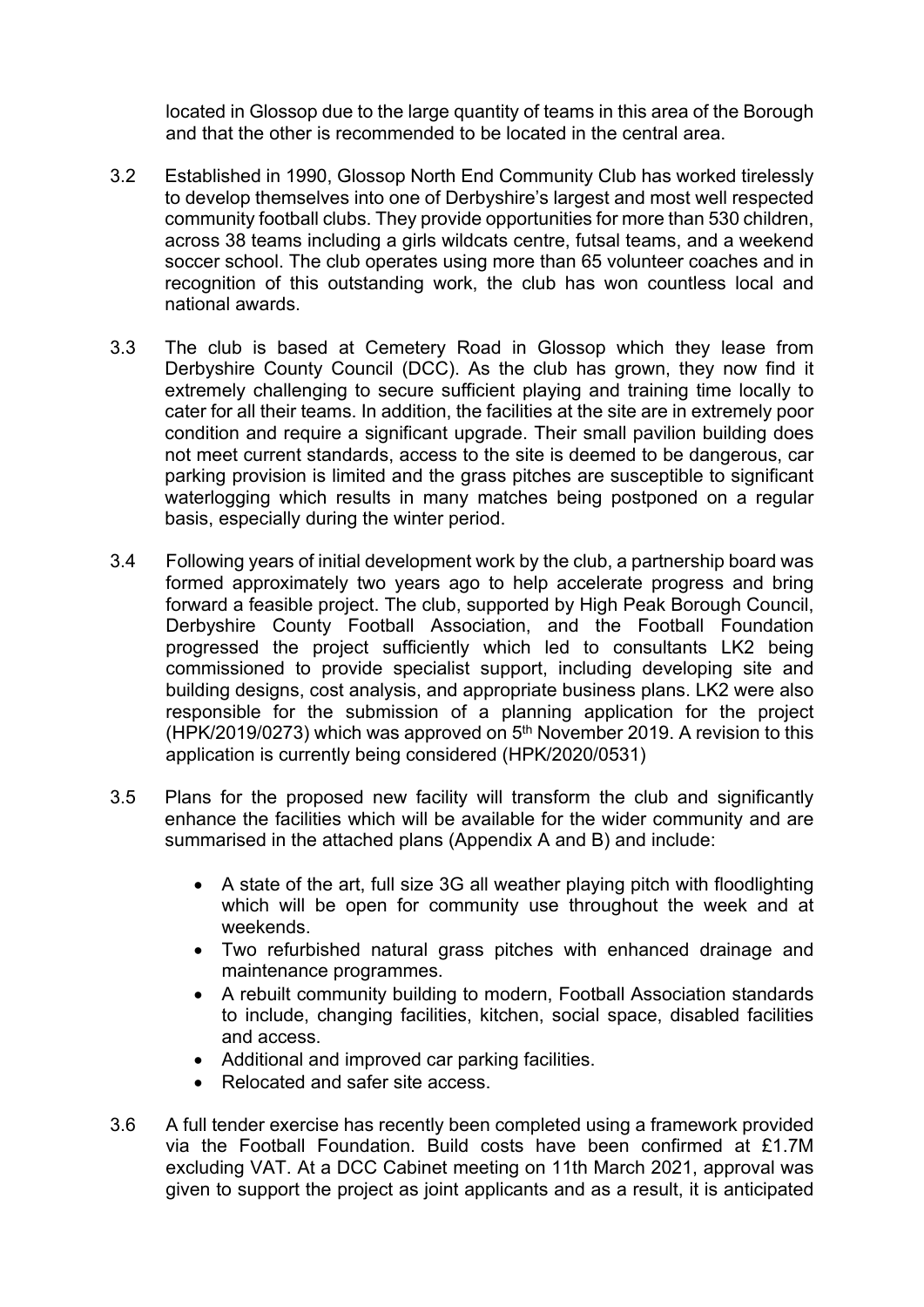that a significant proportion of VAT on the project will be recovered through this mechanism. Any funds awarded by HPBC would be paid directly to DCC who would be responsible for placing orders and paying contractors.

- 3.7 It is anticipated that the overall funding target of £1.7m will be met from a range of sources. An application to the Football Foundation has been be prepared and submitted for the value of £1.1m. Confirmation of award is expected to be formally provided in early April, meaning it is now critical for the remaining shortfall to be secured to enable the project to progress. Failure to secure the shortfall may mean the opportunity to deliver this project is lost.
- 3.8 In light of this situation, it is proposed that the Council considers supporting the project with a capital contribution of £200,000. Providing this financial support would result in on-going revenue costs to the Council estimated to be in the region of £8,100 pa.
- 3.9 Aditionally, the Council has assigned £100,000 of capital funds for the provision of outdoor sports facilities in the latest capital programme and it is proposed that an additional £50,000 contribution for this project be made from this budget which would take the total amount awarded via approval of this report to £250,000.
- 3.10 Approval has recently been given to allocate £30,000 to the project via an Independent Executive Decision (IED) report relating to planning HPK/2001/0019 (land off Simmondley Lane, Glossop). This was in addition to a previously agreed amount of £10,000 from the same pot, which has already been paid to the club in January 2021. Should approval be given to support the recommendations contained within this report, the total amount contributed from HPBC towards this project will be £290,000.
- 3.11 This project has taken some years to reach this point, and the club supported by partners have overcome a significant number of hurdles which now see this proposal being brought forward. Successful completion of this project forms an integral part of delivering the Council's Physical Activity and Sport Strategy, Playing Pitch Strategy and Local Football Facilities Plan, alongside regeneration plans for Glossop. If successful, the new facility will contribute significantly towards maintaining and growing participation in sport and community activity for the residents of Glossop and the surrounding areas for years to come.

# 4. **How this report links to Corporate Priorities**

4.1 This report relates to Aim 1: Supporting our communities to create a healthier, safer, cleaner High Peak through the provision of a community facility on an open space which will increase physical activity and participation leading to healthier lifestyles. It clearly integrates communities and sports clubs into the delivery of the existing Physical Activity and Sport Strategy objectives, and will continue to do so as the strategy is reviewed.

# **5. Alternative Options**

5.1 There are in reality three options available to the council: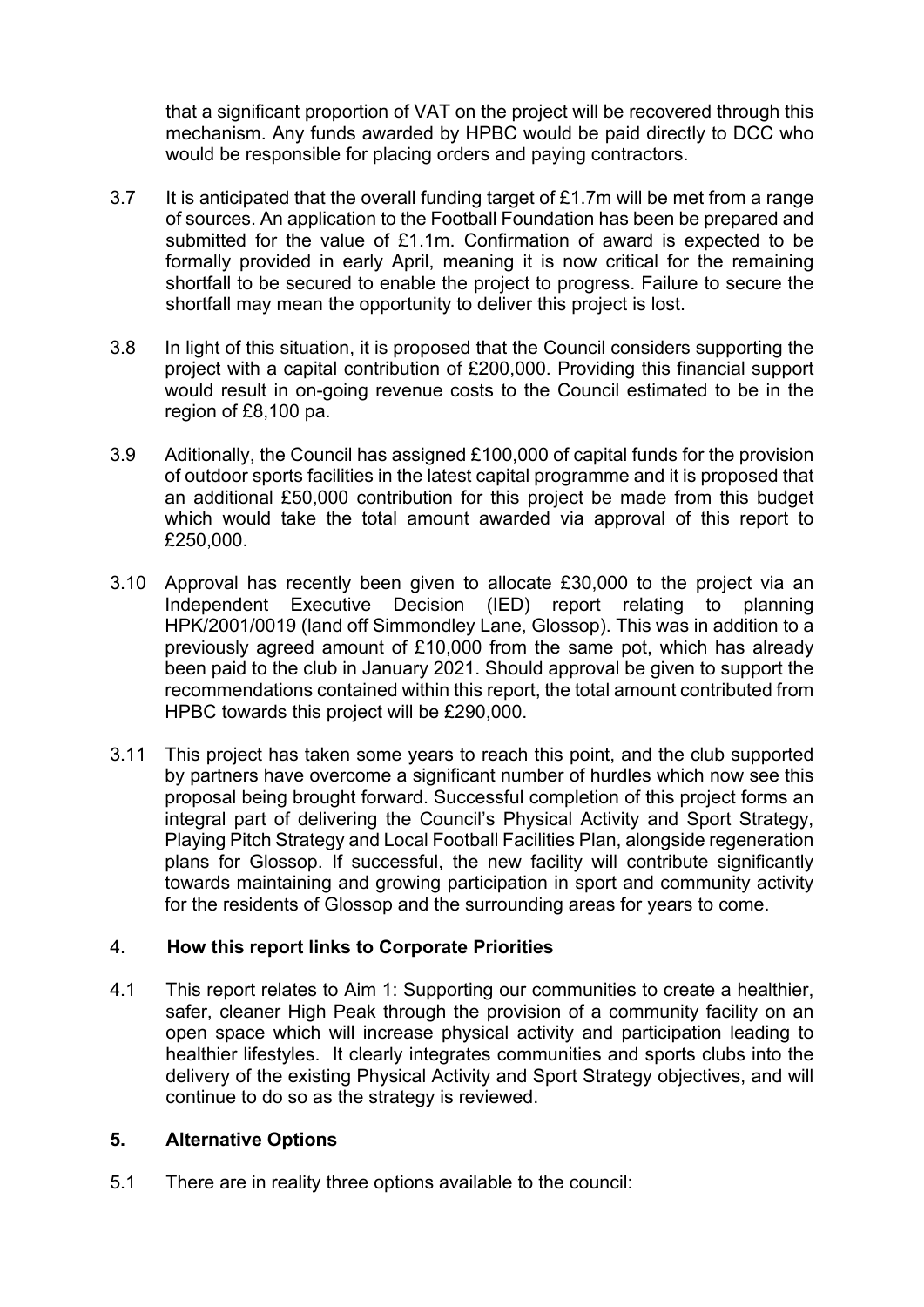- 1. To provide £200,000 capital funding along with a £50,000 contribution from the Outdoor Sports and Recreation Capital Fund in support of this key project. **(Recommended)**
- 2. To provide a £50,000 capital contribution towards the project from the £100,000 budget assigned for outdoor sports facilities and choose not to allocate the further amount of £200,000. This decision would jeopardise the future of this project and create an unexpected funding shortfall. **(Not Recommended)**
- 3. To do nothing This will place the project in jeopardy of not progressing and will leave a large and possibly unachievable funding shortfall for the Club to secure from other sources. **(Not Recommended)**

## 6. **Implications**

### 6.1 Community Safety - (Crime and Disorder Act 1998)

The provision of this football and community hub facility will greatly increase the quality and use of this key community asset within Glossop, thus helping to create a safe and welcoming environment. The project will provide a range of enagement opportunities for young people, including evening football leagues which will help deter anti-social behaviour as a diversionary activity.

#### 6.2 Workforce

None

#### 6.3 Equality and Diversity/Equality Impact Assessment

The new facility will be accessible to all users and will include disabled toilet and changing facilities. The building will also provide a valuable meeting space, to be used by a variety of local clubs, organisations and individuals.

#### 6.4 Financial Considerations

As detailed within section 8 of the report. If the recommendation to provide the additional £200,000 contribution to the project is approved then the Capital Programme will be updated accordingly. It has not been possible to update the Capital Programme prior to this point as the Council has been awaiting formal confirmation that the project is supported by all partners and will progress.

# 6.5 Legal

The Council has wide powers under Section 19 of the Local Government Miscellaneous Provisions Act 1976 to provide recreational facilities, and to contribute by way of grant or loan,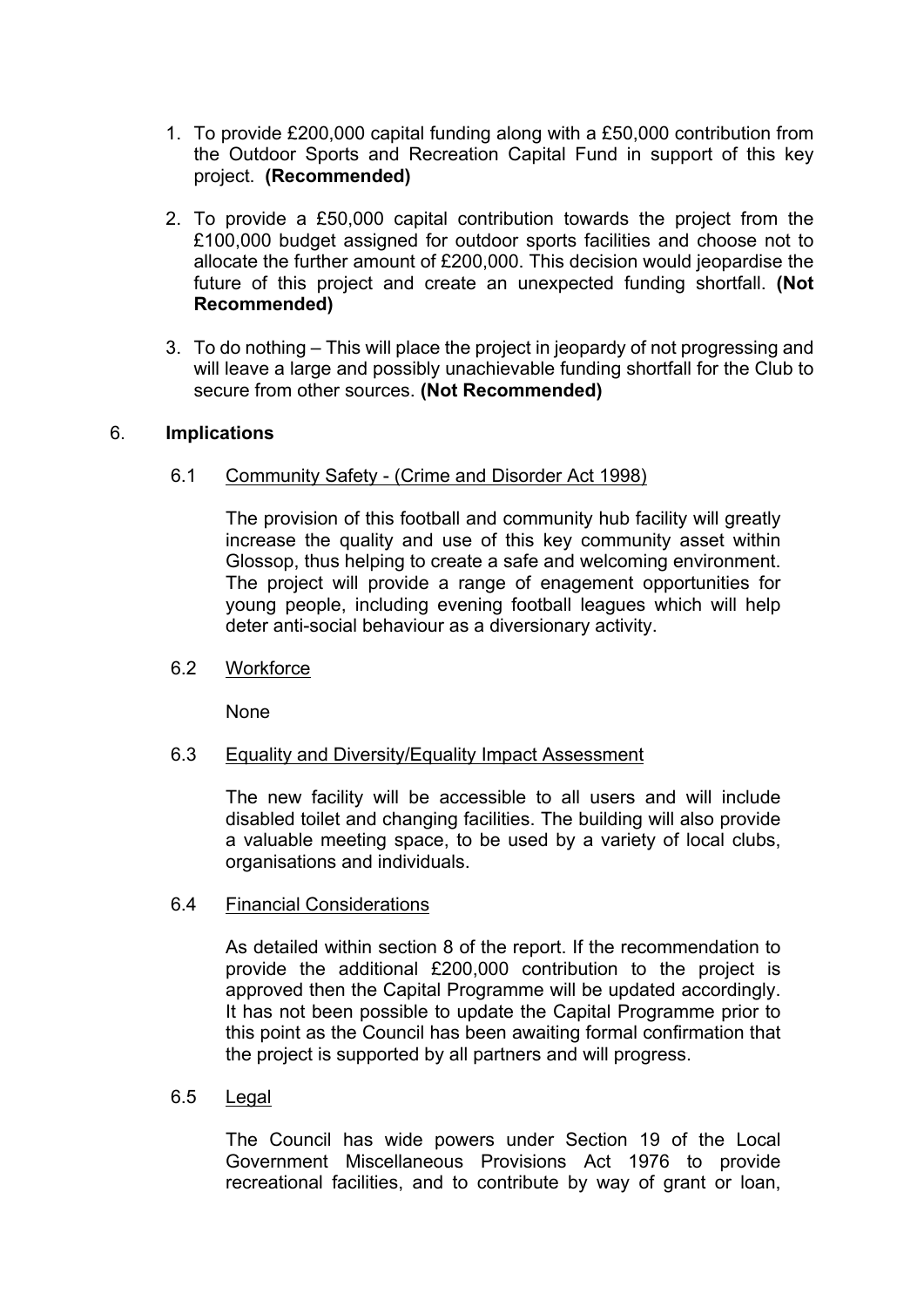towards the expenses incurred by voluntary bodies in providing such facilities and activities.

6.6 Climate Change

None

6.7 Consultation

Extensive consultation has been conducted with the local community and there is a clear need identified for such a facility to support the local football club and a range of other groups and organisations who would benefit from new and improved facilities.

6.8 Risk Assessment

The club will have responsibility for any new building under a lease agreement with Derbyshire County Council who are the land owners. There is still a shortfall for this project which the club needs to secure to allow delivery. The contribution requested from the Council is only part of this shortfall, and is conditional on the club securing the full project costs.

## Mark Trillo **Executive Director (People) and Monitoring Officer**

# **Web Links and Background Papers**

**Contact details**

High Peak Playing Pitch Strategy [Assessment](file:///S:/Service%20Commissioning/Open%20Space%20and%20Sports%20Strategies%20and%20Plans/HPBC/High_Peak_Playing_Pitch_Strategy_Assessment_Report_-_FINAL.pdf) Report High Peak Local Football [Facilities](file:///S:/Service%20Commissioning/Open%20Space%20and%20Sports%20Strategies%20and%20Plans/HPBC/High%20Peak%20Local%20Football%20Facility%20Plan.pdf) Plan Glossop North End [Crowdfunder](https://lm.facebook.com/l.php?u=https%3A%2F%2Fwww.crowdfunder.co.uk%2Fglossop-community-sports-hub&h=AT3Dhboyi6SHTo-6rd7RZgCRdxqCzZMtvZICj31RoLRB1mht6Uku4GnImeSM7VUc-LwMghG5_iMyOpn5Hkl78z1Cb6s67yFePTeCQfNqPDRH3VQEmqNs_UAs2-tjaCSu2OKhfynIMSnFWtwiYNhH8A9hNvSdsi9dQXQ) Initiative Video

Robert Wilks Principal Officer (Leisure and Recreation) robert.wilks@highpeak.gov.uk

# 7. **Detail**

- 7.1 High Peak currently has 2 full size 3G artificial pitches located within the Borough and it is identified in the High Peak Playing Pitch Strategy (PPS) and Local Football Facilities Plan (LFFP) that there is sufficient demand for two additional facilities of this size to be developed in the future. It is recommended that one of these should be located in Glossop due to the large quantity of teams in this area of the Borough and that the other is recommended to be located in the central area.
- 7.2 Glossop North End Community Club (the club) are a not for profit community club and provide children and young people from across Glossop and the surrounding areas the opportunity to play and enjoy football. These young people also develop the associated physical, social and mental health benefits that being active brings.
- 7.3 Established in 1990, the club has worked tirelessly to develop themselves into one of Derbyshire largest and most well respected community football clubs.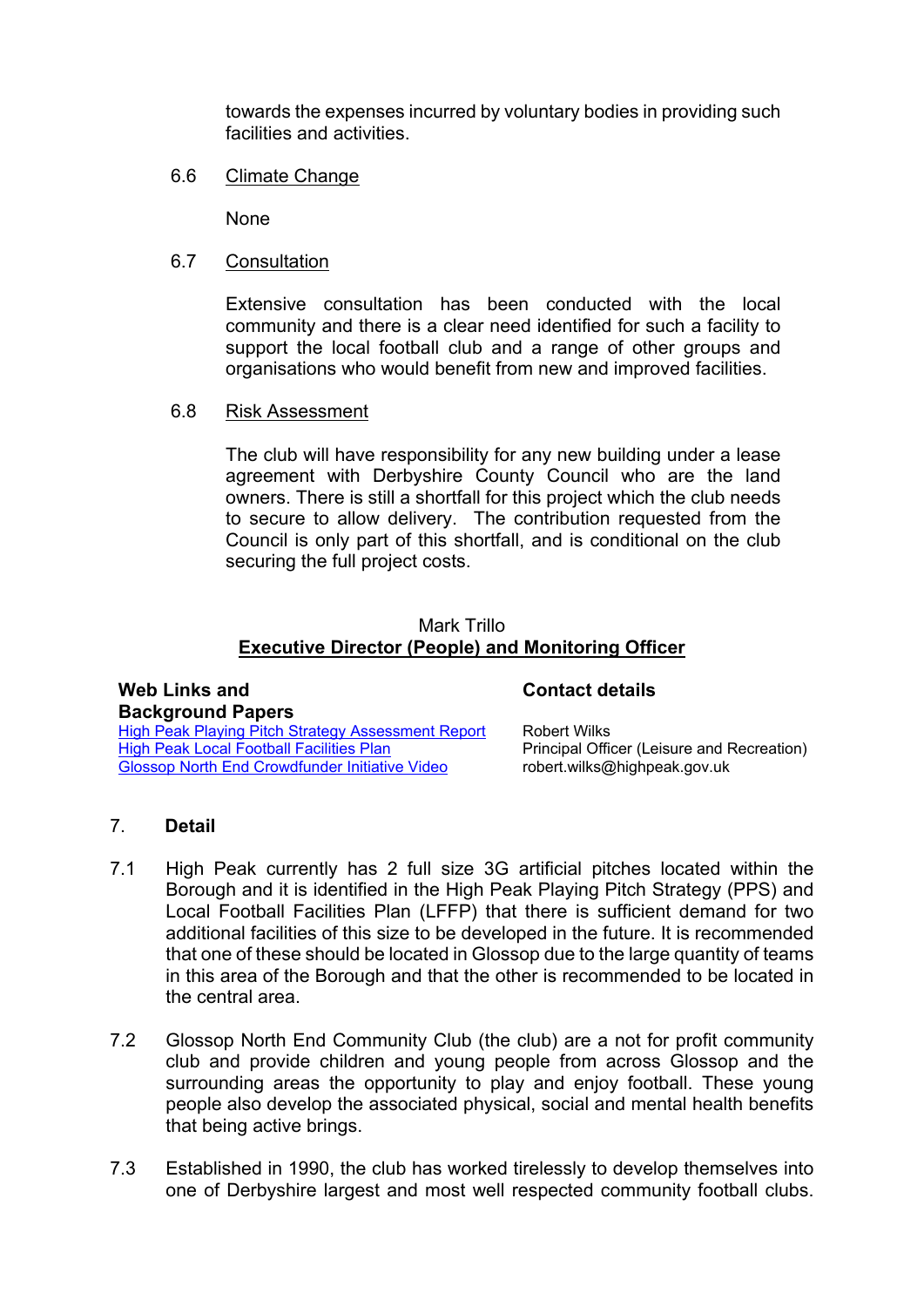They provide opportunities for more than 530 children, across 38 teams, involving over 65 volunteer coaches and have won countless local and national awards recognising their ongoing development and contribution to the local community.

- 7.4 The club is based at Cemetery Road in Glossop which they lease from Derbyshire County Council (DCC). As the club has grown, they now find it extremely challenging to secure sufficient playing and training time locally to cater for all of their teams. This results in some teams being required to travel outside of the High Peak to access suitable facilities, which incurs significant costs, travel time and presents a risk that teams will become unviable and potentially fold, thus affecting participation levels.
- 7.5 In addition, the facilities at the site are in extremely poor condition and require a significant upgrade. Their small pavilion building does not meet current standards, access to the site is deemed to be dangerous, car parking provision is limited and the grass pitches are susceptible to significant waterlogging which results in many matches being postponed on a regular basis, especially during the winter period.
- 7.6 Following years of initial development work by the club, a partnership board was formed approximately two years ago to help accelerate progress and bring forwards a feasible project. The club, supported by High Peak Borough Council, Derbyshire County Football Association, and the Football Foundation progressed the project sufficiently which led to sports architects LK2 being commissioned to provide specialist support, including developing site and building designs, cost analysis, business planning. LK2 were also responsible for the submission of a planning application for the project (HPK/2019/0273) which was approved on 5<sup>th</sup> November 2019. A revision to this application is currently being considered (HPK/2020/0531).
- 7.7 To reach the current position, the club has aready invested a significant amount of their own funds to pay for consultants' fees and feasibility studies. It has also involved a tireless and ongoing fundraising effort by volunteers from all levels within the club, the latest of which is a crowfunder initiative, designed to raise the final proportion of match funding for the project.
- 7.8 The proposed new facility will transform the site and club's future by significantly enhancing the facilities which will also be available for wider community. The details of the approved plans are summarised in Appendix A and B of this report, a summary of which is listed below;
	- A state of the art, full size 3G all weather playing pitch with floodlighting which will be open for community use throughout the week and at weekends.
	- Two refurbished natural grass pitches with enhanced drainage and maintenance programmes.
	- Rebuilt community building to modern, Football Association standards, including changing facilities, kitchen, social space, disabled facilities and access.
	- Additional car parking facilities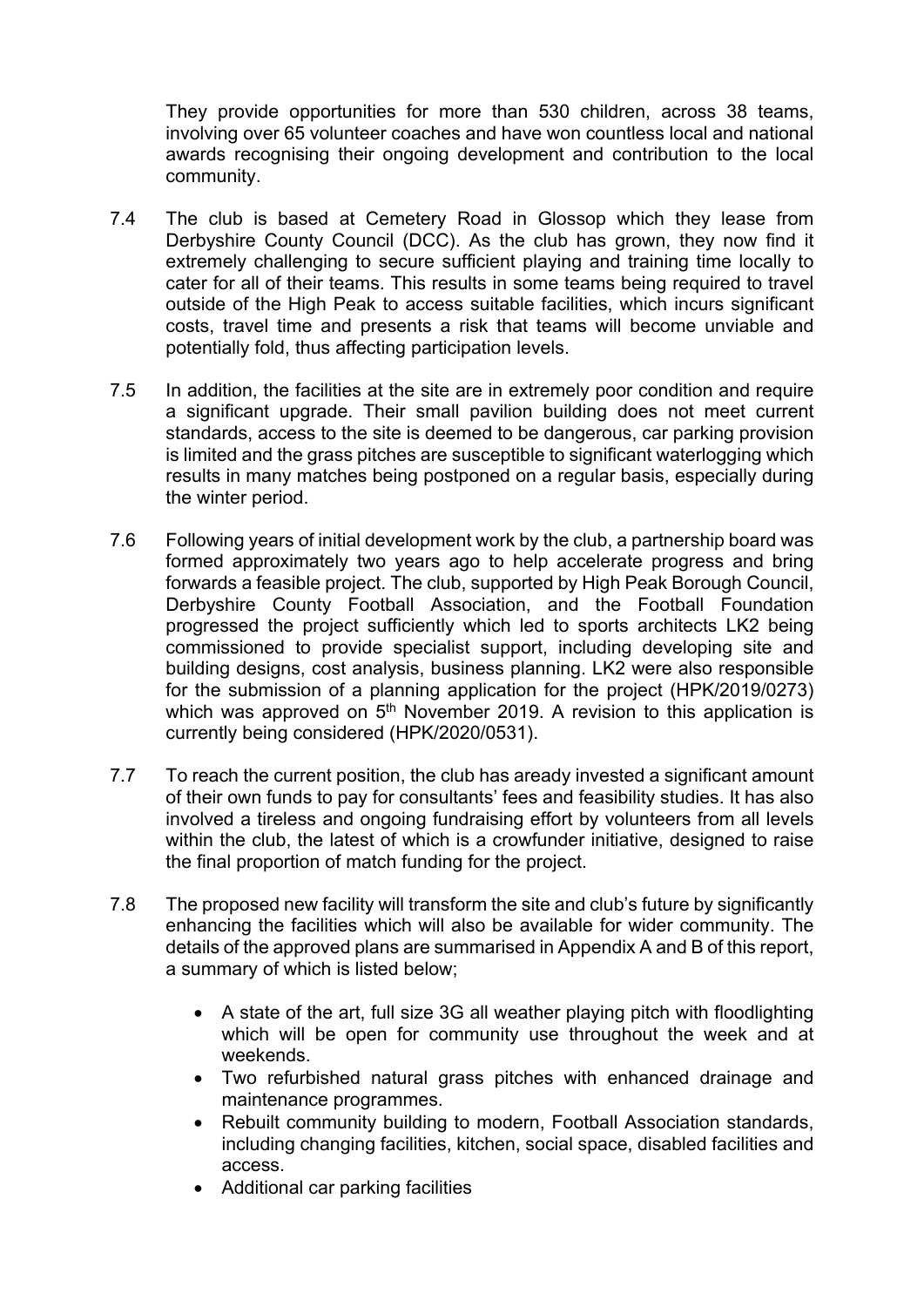- Relocated and safer site access
- 7.9 A full tender exercise has recently been completed using a framework provided via the Football Foundation. Build costs have been confirmed at £1.7M excluding VAT. At a DCC Cabinet meeting on 11th March 2021, approval was given to support the project as joint applicants and as a result, it is anticipated that a significant proportion of VAT on the project will be recovered through this mechanism. Any funds awarded by HPBC would be paid directly to DCC who would be responsible for placing orders and paying contractors.
- 7.10 It is anticipated that the overall funding target of £1.7m will be met from a range of sources. An application to the Football Foundation has been been prepared and submitted for the value of £1.1m. Confirmation of award is expected to be formally provided by end of March 2021 meaning it is now critical for the remaining shortfall to be secured in order to enable the project to progress. Failure to secure the shortfall may mean the opportunity to deliver this project is lost.

# **8. Financial implications**

- 8.1 In light of this overall position and the importance of the project in supporting delivery of the Council's physical activity and sport strategy, it is proposed that the Council considers supporting the project with a capital contribution of £200,000. In approving this funding award it is estimated that on-going revenue costs to the Council would be be in the region of £8,100 pa.
- 8.2 In addition to this request, the Council has assigned £100,000 of capital funds for the provision of outdoor sports facilities, as detailed in the Executive report dated 13th February 2020. It is proposed that a contribution of £50,000 be made towards this project from this budget.
- 8.3 Approval has recently been given to allocate £30,000 to the project via a Independent Executive Decision (IED) report relating to planning HPK/2001/0019 (land off Simmondley Lane, Glossop). This is in addition to a previously agreed amount of £10,000 from the same pot, which has already been paid to the club in January 2021.
- 8.4 Should approval be given to support the recommendations contained within this report, the total amount contributed from HPBC towards this project will be £290,000.
- 8.5 Should the decision be made to approve funding towards this project as detailed in the recommendations of this report, and if the other funding sources are secured, the project will move forward with a construction programme commencing in the summer 2021. The club will oversee operation of the facilities once construction is complete, in line with an agreed business plan which will be approved by the Football Foundation as part of the grant assessment process.
- 8.6 Should the application to the Football Foundation not be approved, the project would be deemed undeliverable and therefore a condition of any approval by